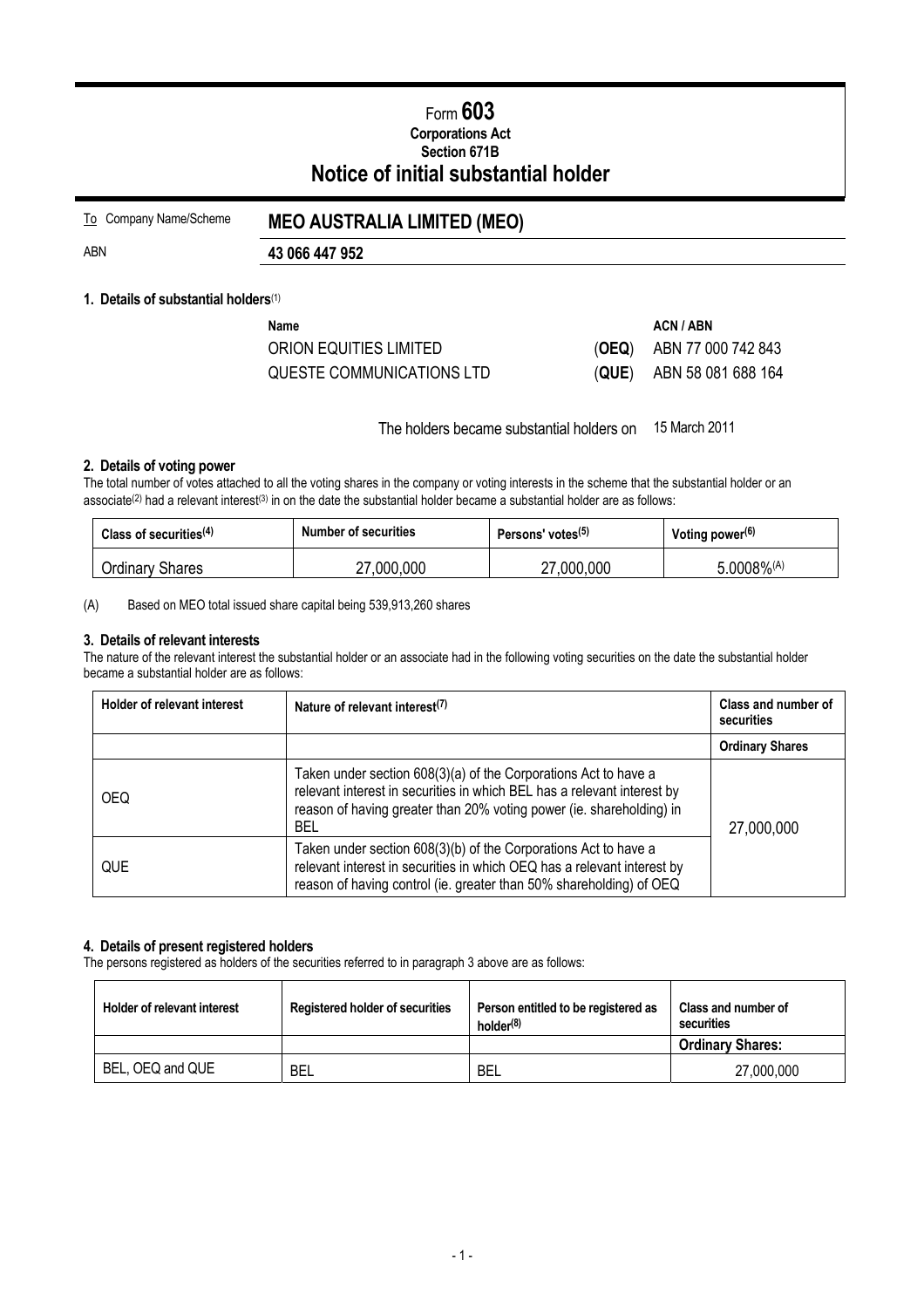#### **5. Consideration**

The consideration paid for each relevant interest referred to in paragraph 3 above, and acquired in the 4 months prior to the day that the substantial holder became a substantial holder is as follows:

| <b>Holder of relevant interest</b> | Date of acquisition (Disposal)   | Consideration(9) |               | <b>Class and number</b><br>of securities |
|------------------------------------|----------------------------------|------------------|---------------|------------------------------------------|
|                                    |                                  | Cash             | Non-cash      |                                          |
|                                    |                                  |                  | <b>Svalue</b> | <b>Ordinary Shares</b>                   |
| BEL, OEQ and QUE                   | Shares acquired on-market by BEL | 1,286,772.40     |               | 5,946,362                                |
|                                    |                                  | 1,710,200.36     |               | 7,773,638                                |
|                                    |                                  | 106,013.70       |               | 471,172                                  |
|                                    |                                  | 323,736.30       |               | 1,438,828                                |
|                                    |                                  | 53,280.23        |               | 236,801                                  |
|                                    |                                  | 769,977.00       |               | 3,422,120                                |
|                                    |                                  | 180,390.00       |               | 859,000                                  |
|                                    |                                  | 608,546.79       |               | 2,853,706                                |
|                                    |                                  | 359,885.40       |               | 1,713,740                                |
|                                    |                                  | 474,006.07       |               | 2,284,633                                |
| TOTAL                              |                                  | \$5,872,808.25   |               | 27,000,000                               |

#### **6. Associates**

The reasons the persons named in paragraph 3 above are associates of the substantial holder are as follows:

| Name and ACN/ARSN (if applicable) | Nature of association                                                                                                                                                                                                         |
|-----------------------------------|-------------------------------------------------------------------------------------------------------------------------------------------------------------------------------------------------------------------------------|
| OEQ and BEL                       | OEQ is taken under section 608(3)(a) of the Corporations Act to have a relevant interest in<br>securities in which BEL has a relevant interest by reason of having greater than 20% voting<br>power (ie. shareholding) in BEL |
| QUE and OEQ                       | QUE is taken under section 608(3)(b) of the Corporations Act to have a relevant interest in<br>securities in which OEQ has a relevant interest by reason of having control (ie. greater<br>than 50% shareholding) of OEQ      |

#### **7. Addresses**

The addresses of persons named in this form are as follows:

| <b>Name</b>                                        | <b>Address</b>                                                                      |
|----------------------------------------------------|-------------------------------------------------------------------------------------|
| <b>OEQ</b>                                         | Level 14, The Forrest Centre, 221 St Georges Terrace, Perth, Western Australia 6000 |
| QUE                                                | Level 14, The Forrest Centre, 221 St Georges Terrace, Perth, Western Australia 6000 |
| Bently Capital Limited ABN 87 008<br>108 218 (BEL) | Level 14, The Forrest Centre, 221 St Georges Terrace, Perth, Western Australia 6000 |

## **Signature**

**sign here**  $\vee$   $\vee$   $\vee$  **date** 16 March 2011 print name VICTOR HO Capacity Director & Secretary of OEQ **sign here**  $\sqrt{X}$   $\sqrt{X}$  date 16 March 2011 print name VICTOR HO capacity Secretary of QUE